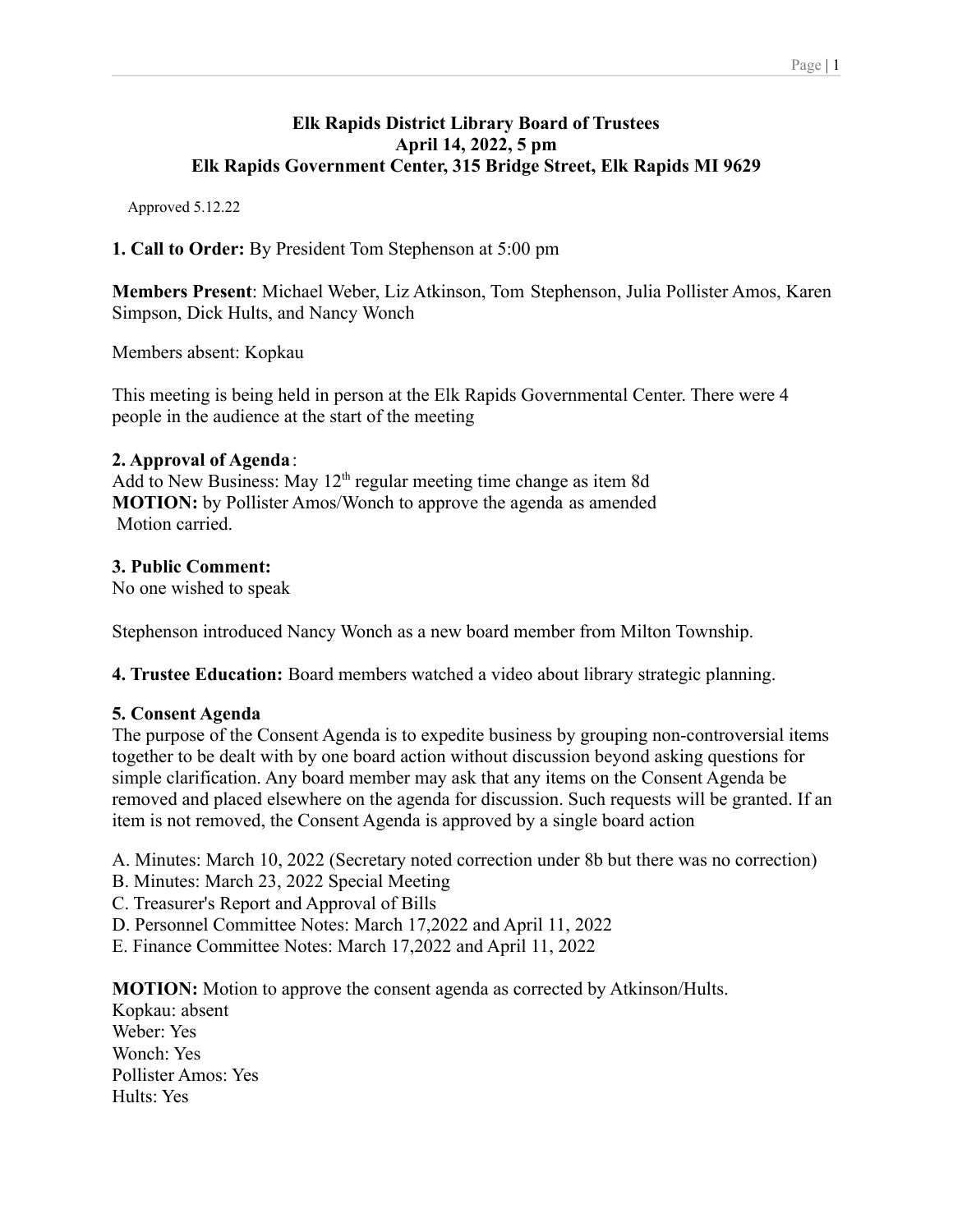Atkinson: Yes Simpson: Yes Stephenson: Yes Motion carried.

#### **6. Correspondence**:

A letter from Grass River Natural Area thanking us for approval for the funds for the Becky Travis Memorial. Stephenson also noted some expansion funds donors had requested reimbursement. That report will be in next month's agenda

### **7. Unfinished Business**

A. Recognition Policy that was presented at the March meeting

**MOTION:** by Pollister Amos/Wonch to approve the recognition policy as written as of today's date.

Motion carried.

### B. Appoint Interim Director

The personnel committee met with Aaron Hill on Monday April 11,2022 and discussed the jobs he will be doing and what he requested for a wage increase. Hill said if he is still the interim director after six months, we should have a conversation about a possible raise. The personnel committee recommends hiring Aaron Hill as the interim director at a rate of \$27.50/hour. He will continue to work part time.

**MOTION:** by Pollister Amos/Stephenson to appoint Aaron Hill as Interim Director with an hourly wage of \$27.50 and an agreement to review the wage rate if he is still in the position after 6 months.

Hults: Yes Pollister Amos: Yes Weber: Yes Kopkau: absent Stephenson: Yes Atkinson: Yes Simpson: Yes Wonch: Yes Motion carried.

#### C. Hire Contract Bookkeeper

Atkinson said the finance committee met April 11, 2022, to discuss hiring of a bookkeeper. Laura Savoie stepped forward and this will be a good review of what the job will entail. This will be an interim plan.

**MOTION:** by Atkinson/Pollister Amos to hire Laura Savoie at \$25.00/hour as a bookkeeper Stephenson stated the in reviewing the auditor's paperwork, they asked us every year to segregate the bookkeeping from the library director. We've never had problems, but it's wise of the board to follow the advice of the auditor. We will put a process into place. Atkinison stated we got bids on doing these services outside and it would be about \$1000/month. Atkinson explained that the finance committee is recommending a separation of duties with Aaron Hill approving bills, the board approving bills to be paid other than those listed as standard, 2 board members signing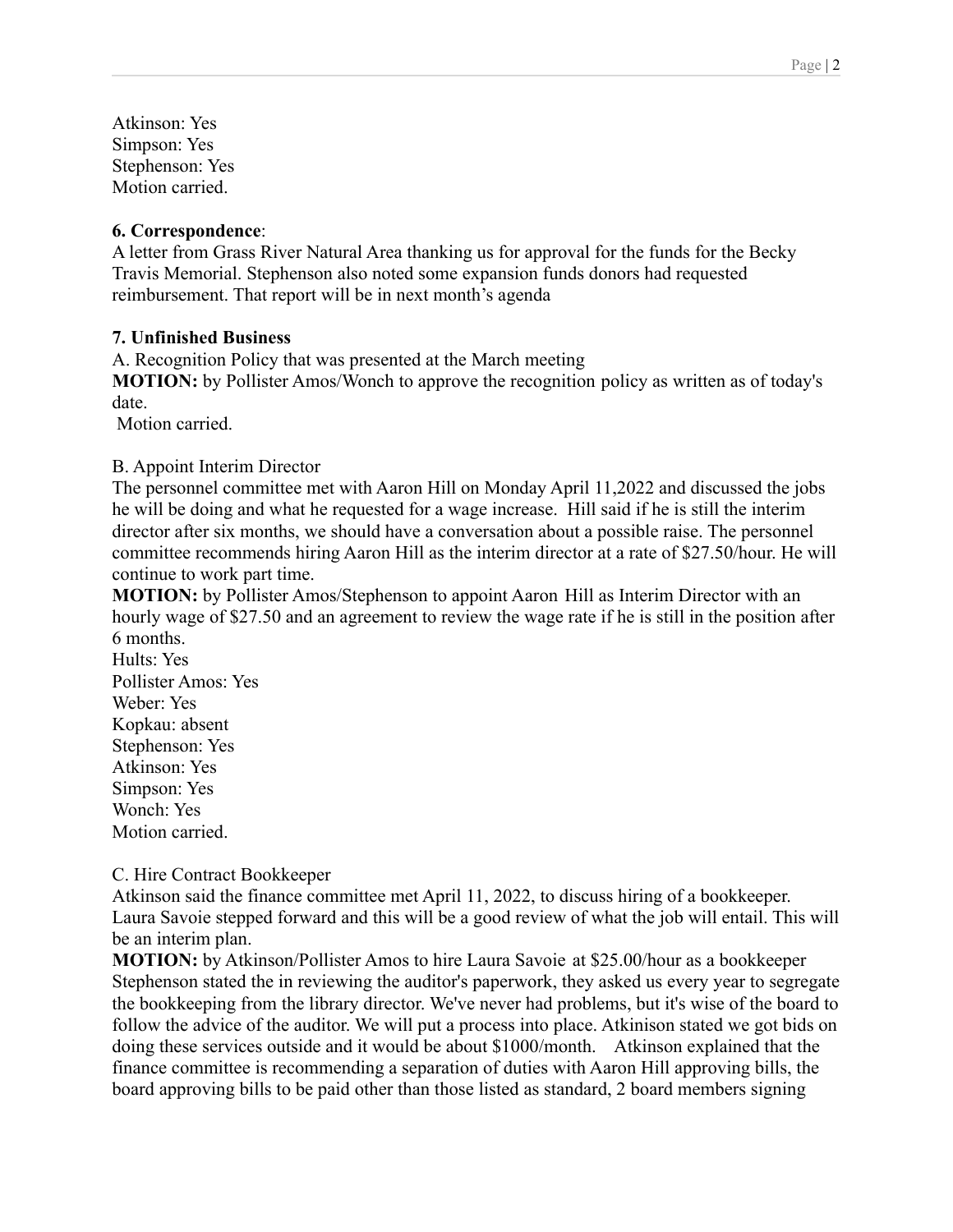checks, Laura doing bookkeeping, and Mike Weber doing reconciliation of bank accounts. Roll Call: Simpson: Yes Wonch: Yes Hults: Yes Atkinson: Yes Kopkau: absent Pollister Amos: Yes Weber: Yes Kopkau: absent Stephenson: Abstained as a conflict of interest as Laura is his wife. Motion carried.

Atkinson said they would like to outsource payroll to streamline the accounting system. This can be done by Integrated Payroll for \$65/pay period. Then, it's an annual fee for W2s. Weber asked if this will be reviewed when we hire the new director. Yes.

**MOTION:** by Atkinson/Wonch to hire Integrated Payroll for \$65.00/pay period to outsource payroll

Roll Call Wonch: Yes Pollister Amos: Yes Atkinson: Yes Stephenson: Yes Simpson: Yes Weber: Yes Hults: Yes Kopkau: absent Motion carried.

D. Board Goals FY 2022-2023

Stephenson said these was discussed at the last board meeting.

1.We are going to do the needs and values assessments which will take up a lot of time.

2.We will continue to update all board policies – continuing to do on per meeting

3.We will explore the idea of separating payroll and bill paying duties as recommended by the auditor.

4.We will put the audit out for bid next year (2023-2024)

5.Hire a new director.

Pollister Amos suggested we keep pushing through the old policies and noted that Director Miller's procedure for "simple" policies was to have Attorney Anne Seurynck review them and provide an updated policy for roughly \$250.00. Weber suggested doing the work ourselves rather than having the attorney review. Pollister Amos noted if we did that, then we wouldn't know what may have changed and what needed to update. Weber understood. **MOTION:** by Pollister Amos/Hults to approve the five goals.

Motion carried.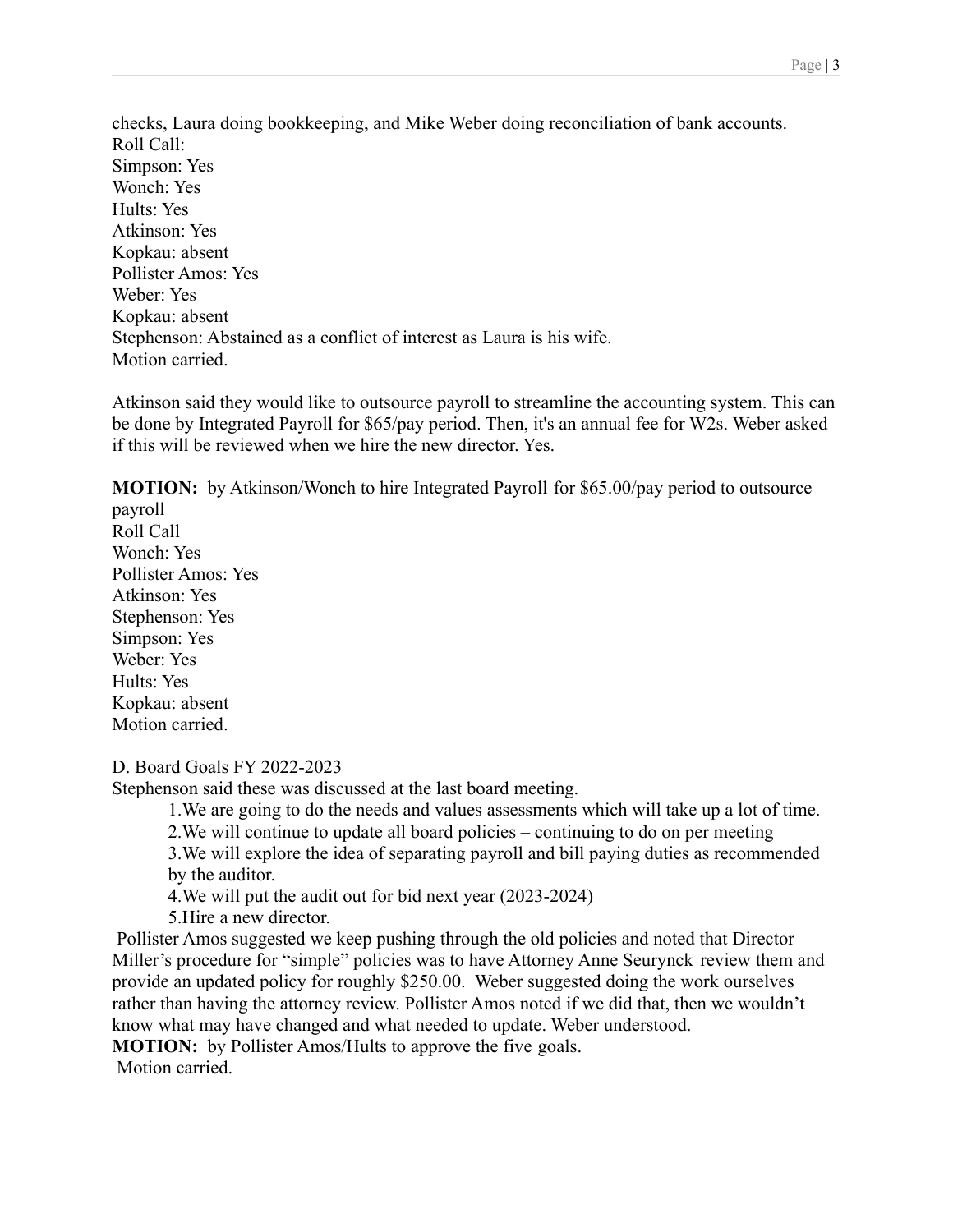E. Committee Appointments

Stephenson suggested appointing Mike Weber to the finance committee.

**MOTION:** by Pollister Amos/Stephenson to approve the appointment of Mike Weber to the finance committee.

Motion carried.

## **8. New Business**:

A. Renew Donor Perfect Stephenson explained why this software should be kept and why it's useful. Atkinson agreed. **MOTION:** by Atkinson/Weber to approve \$2003.40 for the donor perfect software to be paid for out of the Heffer fund. Roll Call:

Wonch: Yes Pollister Amos: Yes Atkinson: Yes Kopkau: absent Stephenson: Yes Simpson: Yes Weber: Yes Hults: Yes. Motion carried.

B. Draft Emergency Management Policy

Board members were presented with this policy, and they will review this and then discuss and vote next month.

C. Draft Library of Things Policy

Director Miller removed from the agenda as staff has not reviewed yet

D. Next Board Meeting Time Change

Due to a Rotary event at the Marina Pavilion that several board members will be a part of, we would like to move our meeting to  $3:00$  pm. The meeting will move the May  $12<sup>th</sup>$  regular meeting from 5:00 pm start to 3:00 pm start so members can be available to help with the Rotary event.

**MOTION:** by Pollister Amos/Wonch to approve a 3:00 pm start time for the May 2022 meeting. Motion carried.

# **9. Director's Report**

As presented by Hill which augmented the report created by Miller that was in the packet. Hill said his goal is to provide stability at the library, to help find a good candidate and prepare the library for a smooth transition. Hill said he's gotten a lot of support from his colleagues and he's looking forward to a smooth spring and summer. Weber asked Hill about the credit card being canceled. Hill explained why this was done.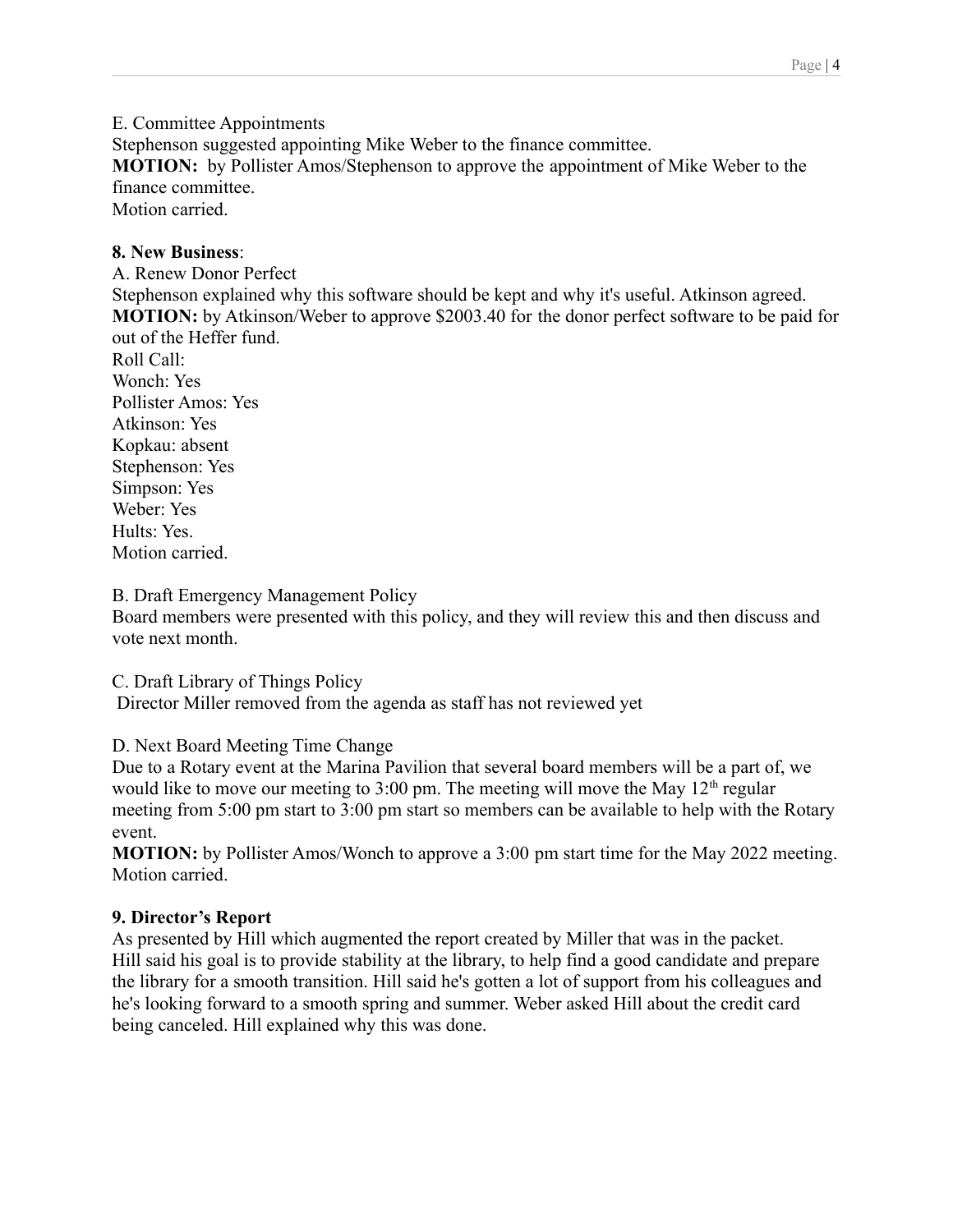## **10. Standing Committee Reports**

A. Personnel Committee: Pollister Amos, Atkinson, Stephenson Discussed previously

B. Finance Committee: Atkinson, Pollister Amos, Stephenson (now replaced by Weber) Discussed previously

# **11. Ad Hoc Committee Reports**

A. Building Committee: Hults, Stephenson, Atkinson No meeting

B. Director Search Committee: Pollister Amos, Chair

Notes aren't ready from the meeting that happened yesterday. All the people on the committee are great. We will meet every Wednesday at 11 am at the Governmental Center Township board chambers. It was a unanimous decision to look for a consultant to help with the search. The committee is asking for permission to interview consultants and an interview is scheduled for a consultant to potentially help with this search on Monday April 25,2022. The meetings will be public and posted. We want to be as transparent as possible. Stephenson asked about a budget for this. Pollister Amos said we will have to pay 20-25% of the salary of the director we hire for the consultant and are asking for a potential budget of \$25,000.00. The long-term goal is to come back to the board with the 3-5 very best director applicants for the board to consider. Stephenson stated that the Personnel Committee has been working on this since February when we became aware of Director Miller's plans to retire.

C. Strategic Planning Committee: Stephenson/Weber, Co-Chairs

Review Survey: Stephenson described the survey questions and how they will be presented and testing the flow. The questions come directly from MCLS (Michigan Collaborative Library Services) and this committee chooses the ones to use in what order. We don't have a link to share right now because we are in the process of making changes. We will send out a test link to the survey to the board, and then, once it's approved, we will create the paper survey and QR code and press release and a letter to the donors.

# **12. Friends Report**

**As presented by Camille Campbell,** co-chair of the Friends of the Elk Rapid District Library They have approximately \$84,603.00 in their account and they were previously committed to donating \$50,000.00 to the library expansion. The Friends purchased a large wind chime for Director Miller's retirement. They are excited to work with Grass River on the Becky Travis Memorial. Update on the Book Cellar. Update on the PR committee - they are updating and launching the Friends website hoping for a May launch, Viola Shipman (a very popular Michigan author) is coming to speak. Books and Brews is Sept. 15th. We are up to 120 members. The big news is the revised gifts policy and the operating account, and the investment policy were both approved by the board. Next meeting is April 25th at 4 pm.

# **13. Public Comment: Same rules as previous public comment**

Gabby Hill thanked the board for the memorial fund as today is Becky Travis' birthday.